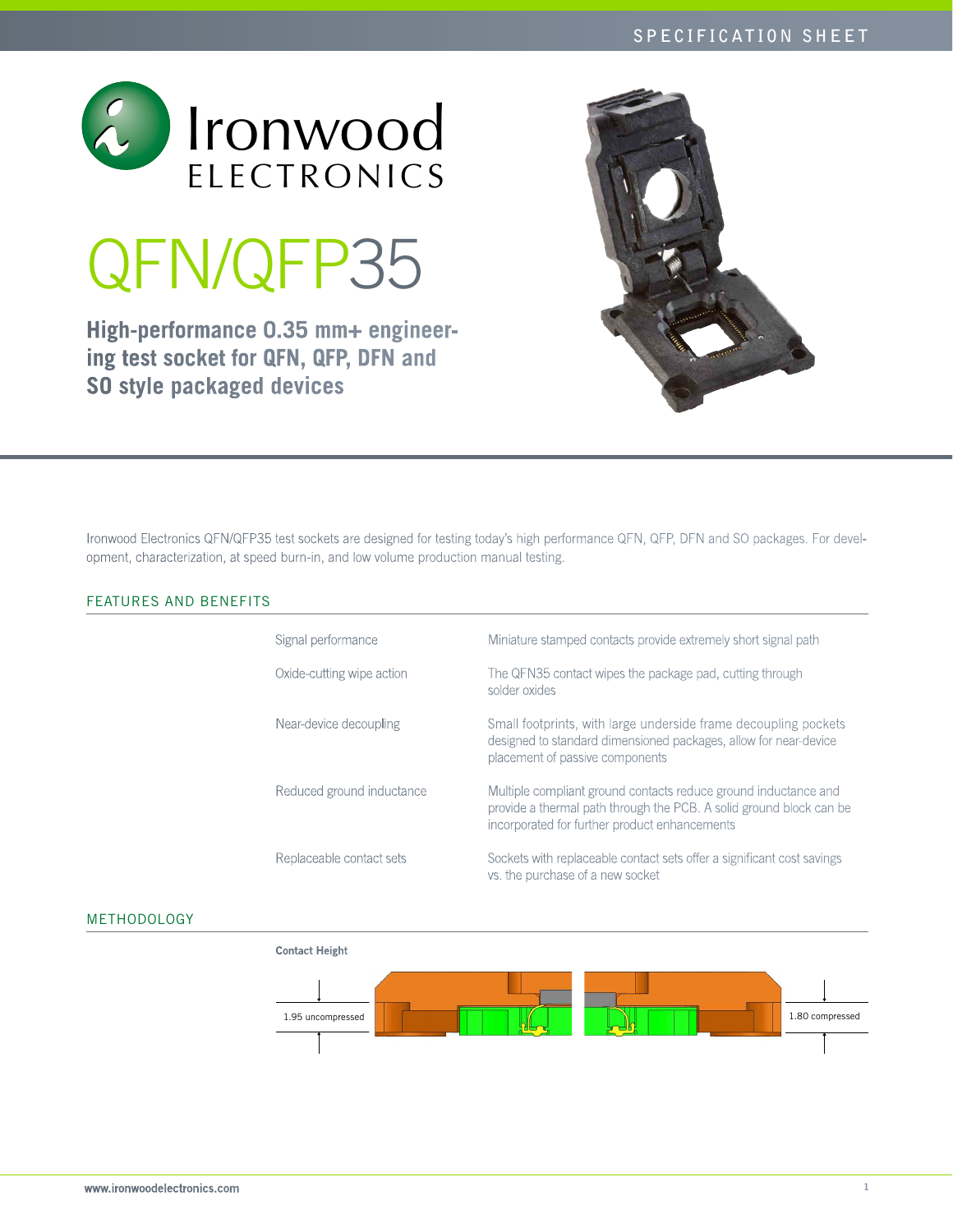

### Socket SPECIFICATIONS

Featuring a 0.35mm+ pitch, the QFN35 test sockets have been designed to the JEDEC STD. MO-220 and are available for all standard family members from 3mm to 12mm. The QFP35 test sockets have been designed to the JEDEC standard Gull Wing packages. Custom designs are also available. The QFN/QFP35 test sockets feature a unique contact design that provides outstanding electronic signal fidelity to meet the requirements of today's demanding analog, linear, RF, Bluetooth and telecommunication applications. Additionally, each of these test sockets has been designed to minimize valuable PCB real estate, enabling very close decoupling component placement. Standard cover options include a hinged or clip-on with custom covers available by request.

#### Electrical SPECIFICATIONS

| P2A configuration                           | 0.4 mm pitch       | 0.5 mm pitch*      |
|---------------------------------------------|--------------------|--------------------|
| GSG Loop inductance                         | $1.03$ nH          | $1.23$ nH          |
| Self inductance                             | $0.800$ nH         | $0.936$ nH         |
| Mutual inductance                           | $0.086$ nH         | $0.085$ nH         |
| Capacitance<br>(GSG - Signal pin to Return) | $0.234$ pF         | $0.213$ pF         |
| Mutual capacitance                          | $0.016$ pF         | $0.014$ pF         |
| S21 Insertion loss (GSG)                    | $-1$ dB @ 17.4 GHz | $-1$ dB @ 11.0 GHz |
| S11 Return loss (GSG)                       | $-20$ dB @ 3.5 GHz | $-20$ dB @ 3.0 GHz |
| S41 Crosstalk (GSSG)**                      | -20 dB @ 7.6 GHz   | $-20$ dB @ 4.8 GHz |
| Impedance                                   | $66.3 \Omega$      | 76 Ω               |
| Time delay                                  | 14.3 ps            | 15.2 ps            |
| <b>Current Carrying Capacity (GSG)</b>      | 3 A                | 3 A                |
| <b>CRES</b>                                 | $<$ 25 m $\Omega$  | $<$ 25 m $\Omega$  |
|                                             |                    |                    |

\* Specification based on lab measurements.

\*\* All GSSG Crosstalk values are based on simulation.

#### MECHANICAL SPECIFICATIONS

| Contact life         | 10k insertions   |
|----------------------|------------------|
| Normal force         | 40 grams/contact |
| Vertical compression | $0.15$ mm        |
| Contact height       | 1 95 mm          |

#### MATERIAL SPECIFICATIONS

| Contact base material | Copper (Cu) alloy                                 |  |
|-----------------------|---------------------------------------------------|--|
| Contact plating       | Gold (Au) over Nickel (Ni)                        |  |
| <b>Housing</b>        | Polyimide (Cirlex <sup>®</sup> )                  |  |
| Frame                 | Torlon <sup>®</sup> 5030, Ultem2300 or equivalent |  |
| Environmental         | $-55^{\circ}$ C to 155° C.                        |  |

Overall performance may vary based on applications requirements and maintenance schedules. Additional performance data may be available on request.